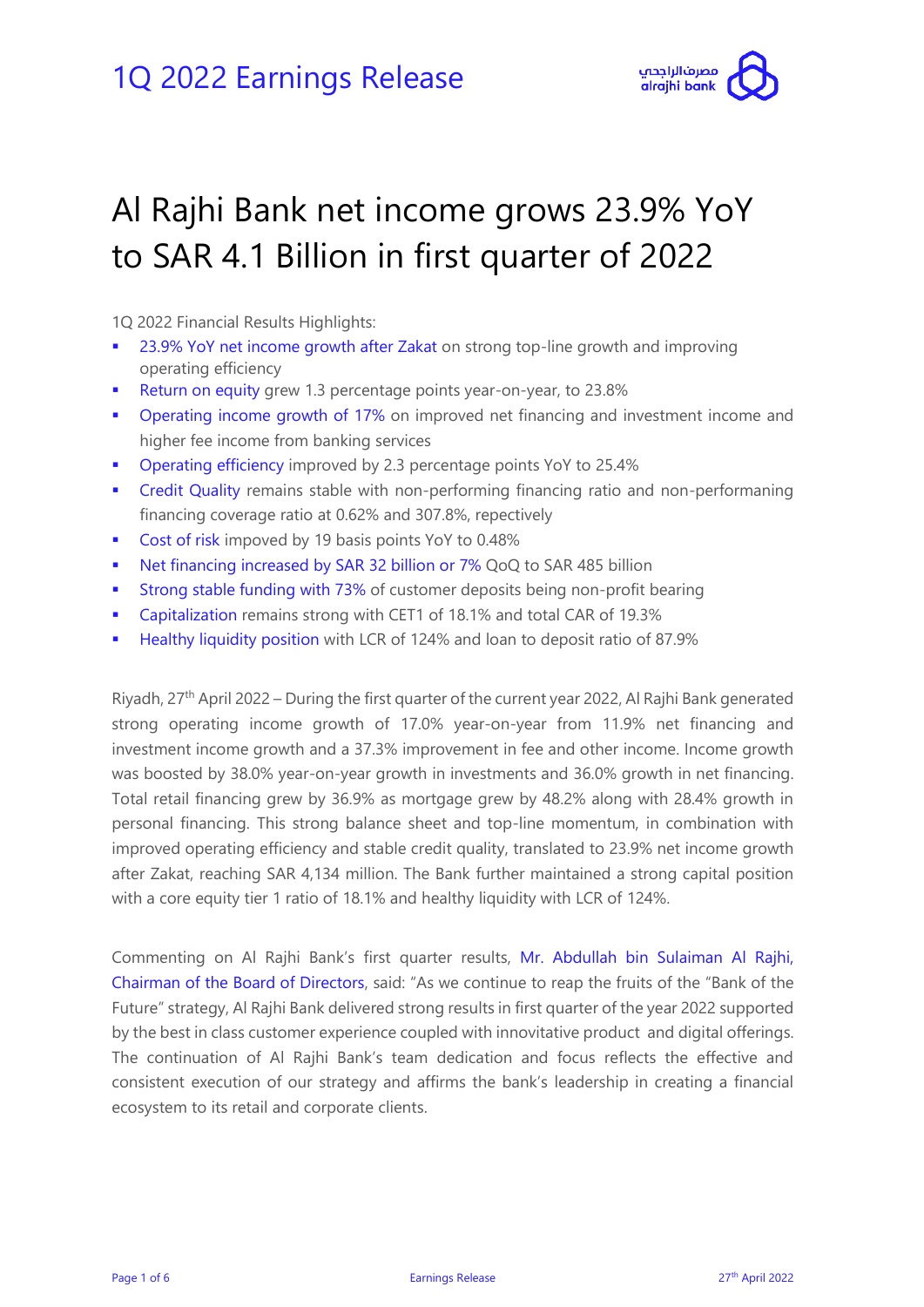

During first quarter of 2022, we were able to grow the financing portfolio by 7.0% to SAR 485 billion compared to the previous quarter. The growth in the financing portfolio was across all business segements driven by the good progress made on "Bank of the Future" strategy implementation. In Retail, financing portfolio registered a growth of 36.9% driven by a 48.2% growth in mortgage financing and 28.4% in personal financing. The progress in our strategy execution coupled with improved economic activities resulted in growth of 17.0% and 23.9% in operating income and net income, respectively. Additionally, ROE and ROA stands at 23.8% and 2.6%, respectively".

### **Performance Highlights**

#### Income Statement Summary

| SAR (mn)                                     | 1Q 22   | <b>1Q 21</b> | YoY<br>% | <b>1Q 22</b> | 4Q 21   | QoQ<br>% |
|----------------------------------------------|---------|--------------|----------|--------------|---------|----------|
|                                              |         |              |          |              |         |          |
| Net financing & investment income            | 5,340   | 4,771        | $+11.9%$ | 5,340        | 5,355   | $-0.3\%$ |
| Fees & other income                          | 1,616   | 1,177        | $+37.3%$ | 1,616        | 1,500   | $+7.8%$  |
| <b>Total operating income</b>                | 6,957   | 5,948        | $+17.0%$ | 6,957        | 6,855   | $+1.5%$  |
| Operating expenses                           | (1,769) | (1,652)      | $+7.1%$  | (1,769)      | (1,791) | $-1.2%$  |
| <b>Pre-Provision Profit</b>                  | 5,188   | 4,296        | $+20.8%$ | 5,188        | 5,064   | $+2.4%$  |
| Total impairment charge                      | (578)   | (577)        | $+0.2%$  | (578)        | (590)   | $-2.0\%$ |
| Net income for the period                    | 4,609   | 3,719        | $+23.9%$ | 4,609        | 4,474   | $+3.0%$  |
| Zakat                                        | (476)   | (383)        | $+24.1%$ | (476)        | (461)   | $+3.2%$  |
| <b>Net income for the period after Zakat</b> | 4,134   | 3,335        | $+23.9%$ | 4,134        | 4,012   | $+3.0%$  |
| Earnings per share (SAR)                     | 1.65    | 1.33         | $+23.9%$ | 1.65         | 1.60    | $+3.0%$  |
| Dividends per share (SAR)                    | 0.0     | 0.0          | $+0.0%$  | 0.0          | 0.0     | $+0.0\%$ |
| Return on equity                             | 23.76%  | 22.43%       | $+1.3%$  | 23.76%       | 23.87%  | $-0.1%$  |
| Return on assets                             | 2.59%   | 2.75%        | $-0.2%$  | 2.59%        | 2.70%   | $-0.1\%$ |
| Net financing and investment margin          | 3.80%   | 4.56%        | $-0.76%$ | 3.80%        | 3.93%   | $-0.13%$ |
| Cost to income ratio                         | 25.4%   | 27.8%        | $-2.3%$  | 25.4%        | 26.1%   | $-0.7\%$ |
| Cost of risk                                 | 0.48%   | 0.67%        | $-0.19%$ | 0.48%        | 0.53%   | $-0.05%$ |

Total operating income reached SAR 6,957 million in first quarter of the year 2022, an increase of 17.0% compared with the same period last year. This improvement was driven by 11.9% yearon-year growth of net financing and investment income due to strong growth in the financing and investment portfolios, and despite a 76 basis points contraction in the net financing and investment margin to 3.80% resulting from the higher cost of funds and escalated competition in the retail and corporate financing. Income growth was further aided by 37.3% year-on-year growth in fee and other income, where fee income on banking services grew 26.3% year-onyear.

Total operating income for the first quarter of 2022 amounted to SAR 6,957 million, an increase of 17.0% year-on-year and 1.5% relative to the previous quarter. This growth was similarly driven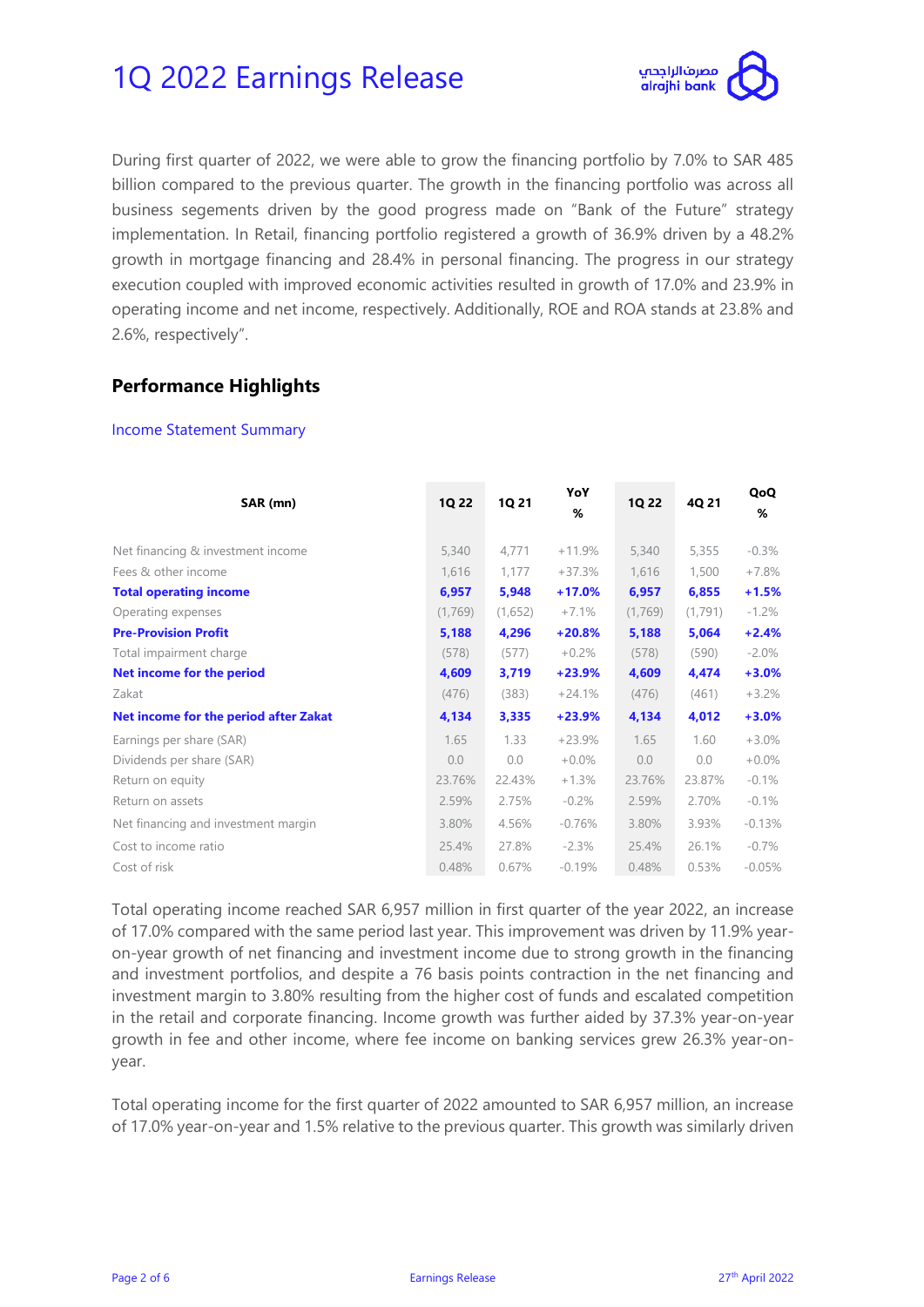

by improvements across both net financing and investment income and fee income from banking services.

Operating expenses totalled SAR 1,769 million in the quarter, a rise of 7.1% year-on-year, supporting 17.0% operating income growth. These positive "jaws" were enabled through efficiencies gained in the Bank's digital platforms and cost optimization initiatives which resulted in an improvement in the cost to income ratio of 2.34 percentage points year-on-year to 25.4%. Additionally, operating expenses for the first quarter of 2022 decline by a modest 1.2% compared with the previous quarter.

The net impairment charge for for the quarter amounted to SAR 578 million, a modest increase of 0.2% compared to last year driven by the financing portfolio growth and improved recoveries. The cost of risk for the period was 19 basis points lower year-on-year at 0.48%.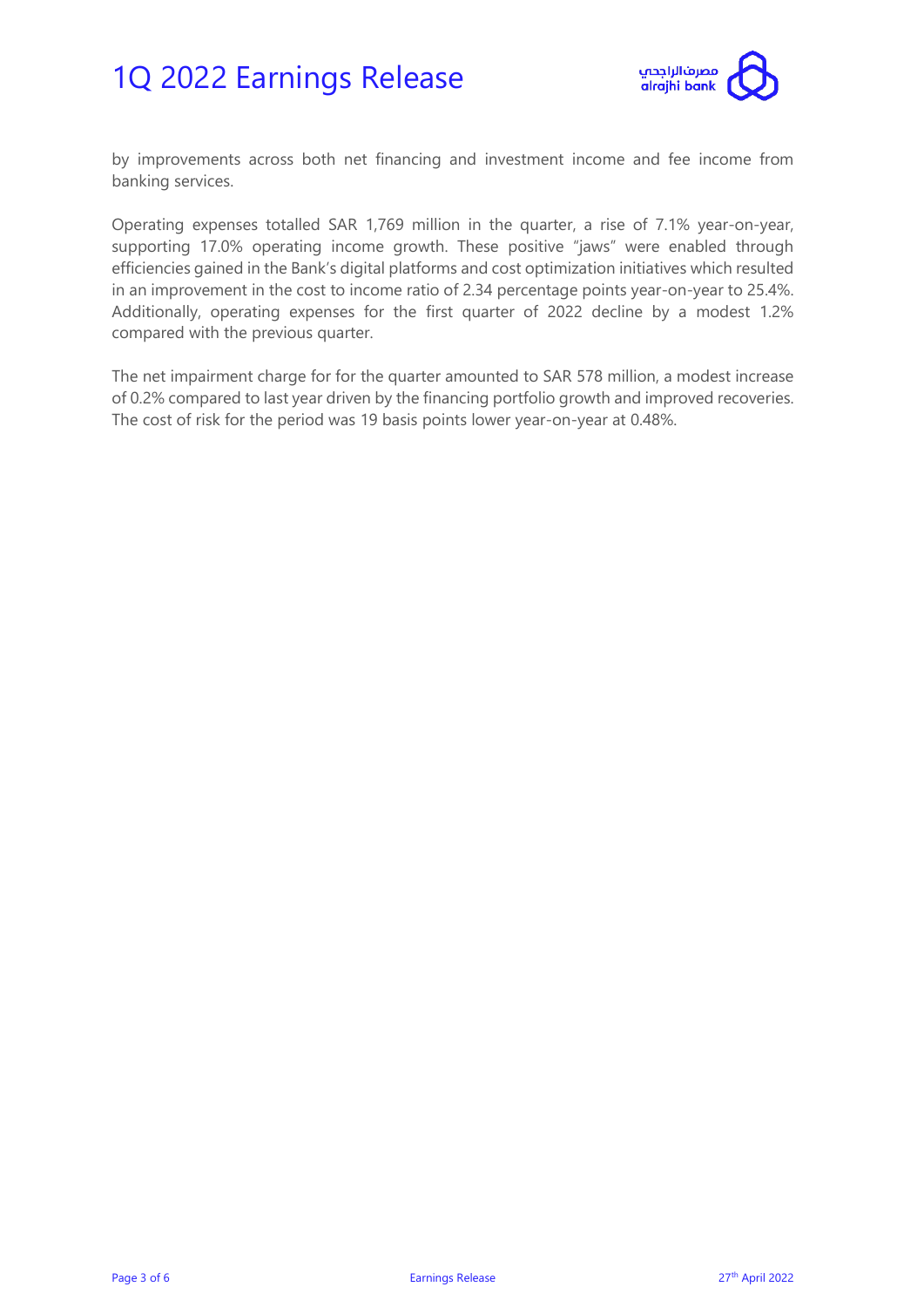

#### Balance Sheet Summary

| SAR (mn)                                           | 1Q 22   | 4Q 21   | QoQ<br>%  | 1Q 21   | YoY<br>%  |
|----------------------------------------------------|---------|---------|-----------|---------|-----------|
| Cash & balances with SAMA & other central<br>banks | 36,143  | 40,363  | $-10.5%$  | 38,562  | $-6.3%$   |
| Due from banks & other Fls, net                    | 20,222  | 26,065  | $-22.4%$  | 31,730  | $-36.3%$  |
| Investments, net                                   | 93,450  | 84,138  | $+11.1%$  | 67.718  | $+38.0%$  |
| Investment in associate                            | 309     | 295     | $+4.5%$   | 250     | $+23.3%$  |
| Financing, net                                     | 484,526 | 452,831 | $+7.0%$   | 356,144 | $+36.0%$  |
| Other assets, net                                  | 22,979  | 19,979  | $+15.0%$  | 17,829  | $+28.9%$  |
| <b>Total Assets</b>                                | 657,628 | 623,672 | $+5.4%$   | 512,234 | $+28.4%$  |
| Due to banks & other Fls                           | 38,827  | 17,952  | $+116.3%$ | 9,731   | $+299.0%$ |
| Customers' deposits                                | 507,892 | 512,072 | $-0.8%$   | 421,269 | $+20.6%$  |
| Other liabilities                                  | 32,568  | 26,339  | $+23.6%$  | 22,012  | $+48.0%$  |
| <b>Total liabilities</b>                           | 579,287 | 556,363 | $+4.1%$   | 453,011 | $+27.9%$  |
| <b>Total equity</b>                                | 78,341  | 67,309  | $+16.4%$  | 59,222  | $+32.3%$  |
| Risk weighted assets                               | 446,700 | 425,629 | $+5.0%$   | 353,498 | $+26.4%$  |
| CET 1 ratio                                        | 18.1%   | 16.5%   | $+1.6%$   | 16.8%   | $+1.4%$   |
| Total capital adequacy ratio                       | 19.3%   | 17.6%   | $+1.6%$   | 17.9%   | $+1.4%$   |
| Liquidity coverage ratio (LCR)                     | 124%    | 121%    | $+3.2%$   | 142%    | $-23.3%$  |
| Basel III leverage ratio                           | 12.0%   | 11.0%   | $+1.0%$   | 11.2%   | $+0.8%$   |
| Loan to Deposit Ratio                              | 87.9%   | 82.3%   | $+5.6%$   | 80.6%   | $+7.3%$   |
| Non-performing loan ratio                          | 0.62%   | 0.65%   | $-0.03%$  | 0.70%   | $-0.08%$  |
| Non-performing loan coverage ratio                 | 307.8%  | 305.6%  | $+2.2%$   | 317.7%  | $-9.9\%$  |

Total assets reached SAR 658 billion as at 31 March 2022, an increase of 28.4% compared to same period last year and 5.4% relative to previous quarter, from strong growth in the financing and investments portfolios.

Net financing grew 7.0% during the quarter and 36.0% year-on-year to reach SAR 485 billion, where strong growth was registered across the retail, corporate and SME financing portfolios. In retail, 36.9% year-to-year financing growth was driven by 48.2% year-on-year growth in residential financing.

The non-performing financing ratio decreased marginally by 8 basis points relative to the same period last year to 0.62%, as credit quality remained stable during the quarter. The nonperforming financing coverage ratio stand at 307.8%. Non-profit bearing deposits continued to represented a significant proportion of total deposits of 73% as at 31 March 2022.

Al Rajhi Bank continued to maintain its strong capitalization profile with core equity tier 1 and total capital adequacy ratios of 18.1% and 19.3%, respectively. The Bank's liquidity position remained healthy with a liquidity coverage ratio of 124% and loan to deposit ratio of 87.9% as at 31 March 2022.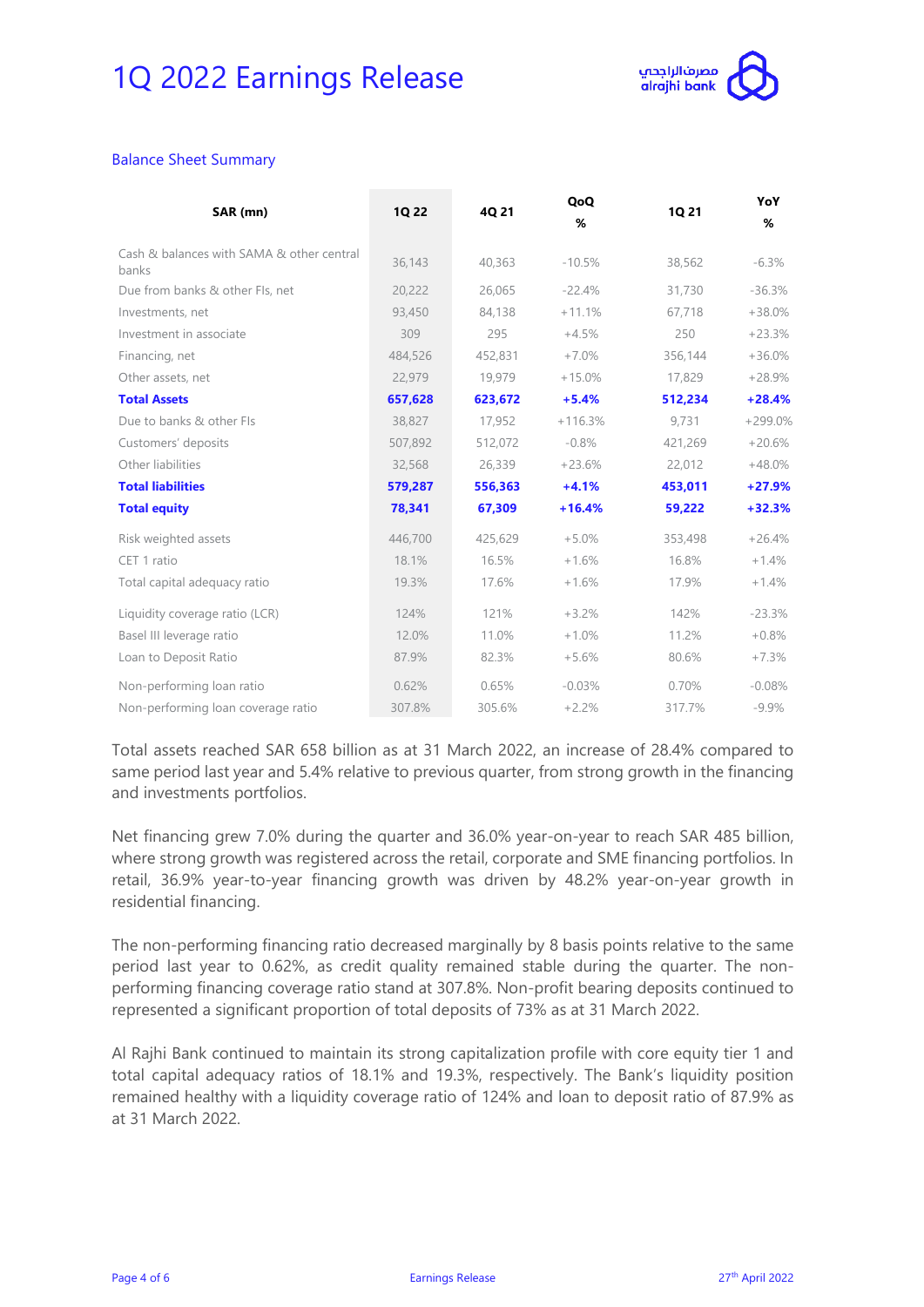

The bank during the quarter has successfully issued its first Tier 1 Sukuk amounting to SAR 6.5 billion. Additionally, the Board of Directors recommended to the Extraordinary General Assembly to increase the bank's capital to SAR 40 billion from SAR 25 billion through granting 3 bonus shares for every 5 shares owned. The Extraordinary General Assembly meeting will be held on 8<sup>th</sup> May 2022 at 6:30pm.

Additionally, the Group on 1 February 2022 completed the process and legal formalities of the acquisition of the entire shares of Ejada Systems Limited (a Saudi limited liability company) that is a leading IT service provider within the Kingdom of Saudi Arabia and Region. This is a strategic move of Al Rajhi Bank as a Group to have the necessary initiatives towards the financial digital transformation, and subsidizing its customers and markets with innovative ecosystem solutions.